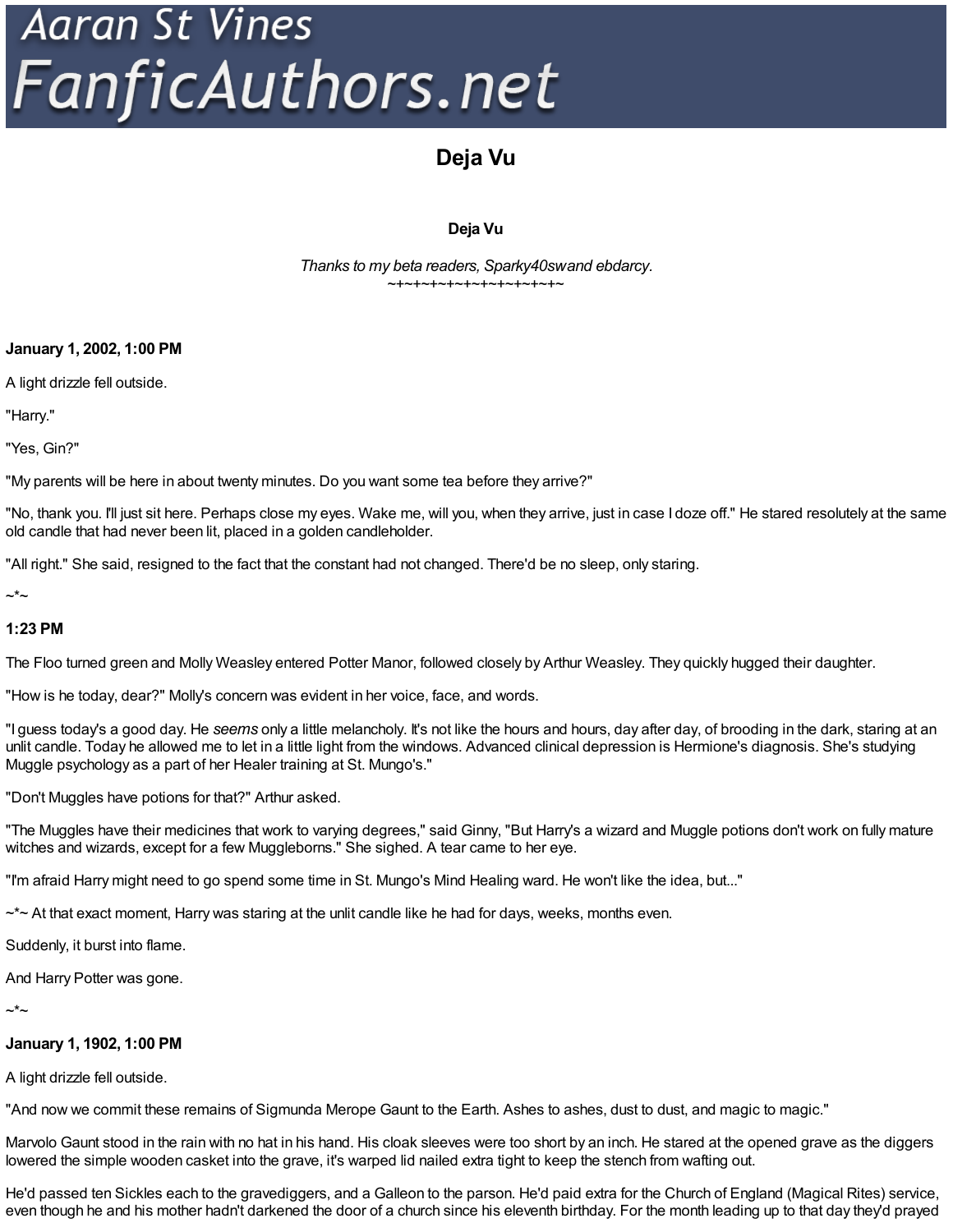that his Hogwarts letter would come, and with it information on financial help from one of the funds that paid for the schooling of the needy.

That day the letter did come, but with no assistance offered. Young Marvolo watched the Hogwarts crest on the outside of the parchment scroll burn in the fireplace with the logs cooking dinner.

Today was Marvolo's thirty-ninth birthday. He'd finally laid his mother to rest. She'd been a burden to him almost everyday since that rejection.

Now, he'd made up his mind to do as he'd planned these last three years. Another family of pure-blood wizards lived in near poverty not twelve miles away. The Fletcher family. The senior Fletcher, Mundungus, had denied Marvolo his daughter in marriage. They*were* pure-bloods, sure, but they could boast no great bloodline like the Gaunts - direct descendants of the great Salazar Slytherin.

#### *Howdare they deny him?*

Just last month Mundungus had turned him down for the third year in a row, the final traditional three attempts to engage the Fletcher family in a courtship of their daughter. He couldn't ask again.

Marvolo brewed the potion that would cause Mundungus and his wife to die several days from now if administered tomorrow. Marvolo sneered. The senior Fletcher had designed a new type of enchantment variation and had high hopes of licensing it to the Ministry of Magic's Spell Crafters. There could be a steady income from that, and Mundungus planned to invest wisely and see his son and grandchildren go to Hogwarts. It was too late for his daughter, but...

Marvolo grinned maniacally. It was too late for Mundungus and his wife. Marvolo would poison them and take the daughter upon their deaths. The eight-year-old son could go to a debtor's home, or just die in the streets. The girl would be his, his to sire powerful heirs, - raised to further Salazar Slytherin's glory.

Marvolo had decided to name a son, Morfin, after his great grandfather. Any female born from the union would be called Merope, as a sop to the mother he'd just buried.

He finished mixing the poison and set it to the required slow simmer for the next twelve hours.

Marvolo turned to go to the well for water to accompany his dinner. A hand reached out from under an Invisibility Cloak and a stirring rod was dipped into the Slow Acting Poison. Several drops fell from it into the chipped china cup set next to the mismatched plate on the table.

The hand disappeared back under the Invisibility Cloak.

The poison acted slowly only after the allotted time. Before simmering, the poison acted much faster.

Marvolo Gaunt fell over and breathed four ragged breaths before going on to *his* much less exciting adventure to come.

~\*~

### **January 1, 2002, 1:00 PM**

A light drizzle fell outside.

"Harry."

"Yes, Susan?"

"Your parents will be here in about twenty minutes."

Harry shuddered violently. His wife came to his side.

"Do you have a chill dear?" she asked. "Are you coming down with something?"

"No," he said, hugging himself. "That was the sharpest pang of deja vu I've ever experienced. I'm all right though. Never better actually."

She looked at him and smiled. He smiled back, lovingly.

"Good news, Harry. Your sister Rose broke up with that Dennis Creevey just before the holidays. She'll be here as well. Aunt Amelia sent an owl saying she can't make it until this evening for dinner."

Harry smiled. "The youngest Minister of Magic in history, and even though she's held the job for nearly twelve years now she still feels she must work more hours than anyone else at the Ministry."

"You know how she is, Harry. Better than that Cornelius Fudge she ran against. Your Dad and Grandfather surely helped point out his faults, so Aunty could be elected."

"Well, her presence with certainly encourage Sirius, Remus, and Peter to behave," Harry said smiling. "Did Dung Floo call? Is he coming as well?"

"He did and is. Your solicitor will be here for dinner. And don't you go trying to play matchmaker with Wendell and your sister."

"I still think he would make a fine brother-in-law. He adores Rose but she can't look past the fact that Dung's my best friend."